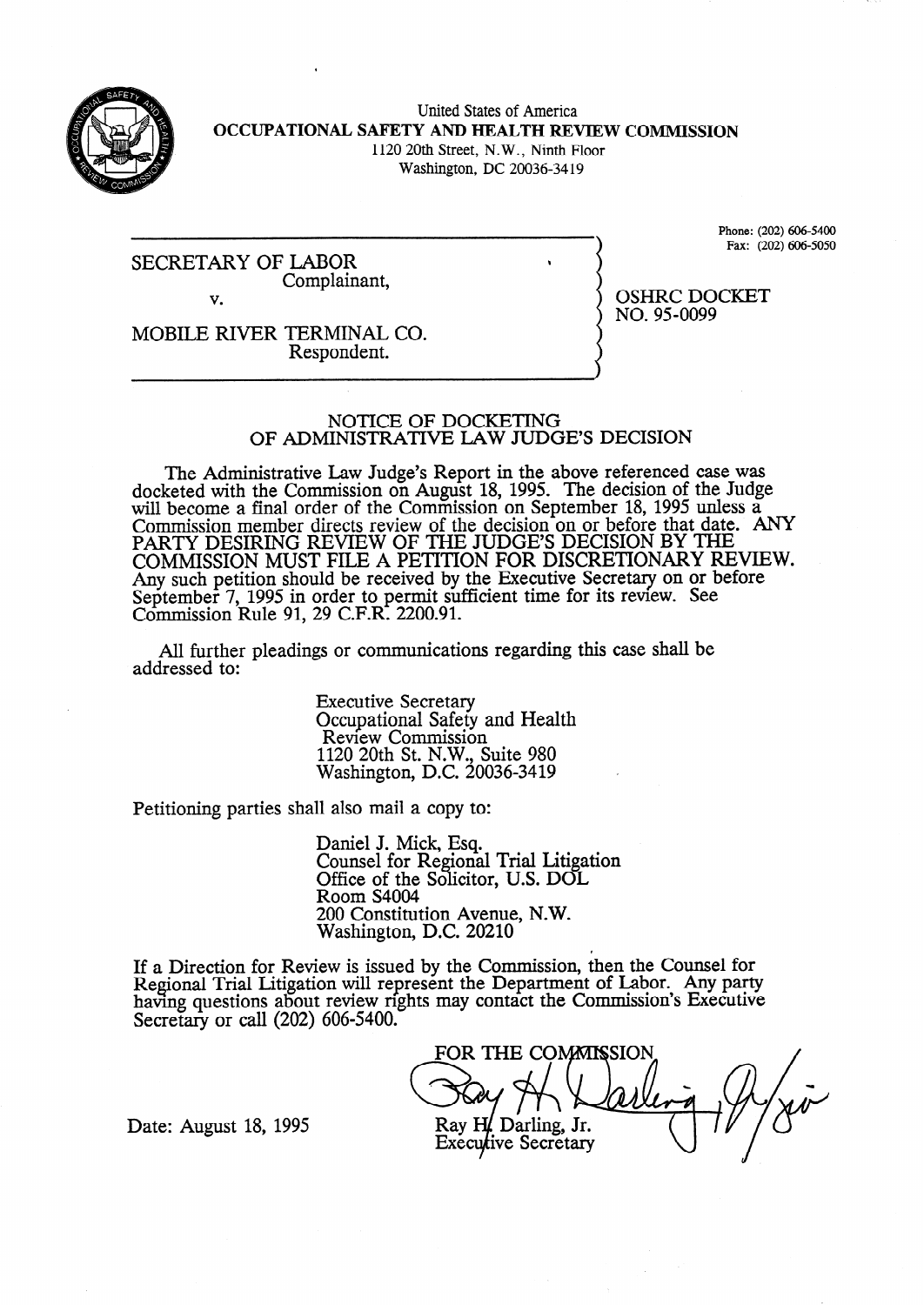## DOCKET NO. 95-0099

## NOTICE IS GIVEN TO THE FOLLOWING:

Associate Regional Solicitor Office of the Solicitor Chambe Center. rs Bldg., Highp Suite 150 100 Centerview Drive Birmingham, AL 35216 oint Office

David R. Peeler, Esq. McRight, Jackson, Dorman, Myrick & Moore P.O. Box 2846 Mobile, AL 36602

Paul L. Brady Administrative Law Judge Occupational Safety and Health Review Commission Room 240 1365 Peachtree Street, N.E. Atlanta, GA 30309 3119

00106098916:04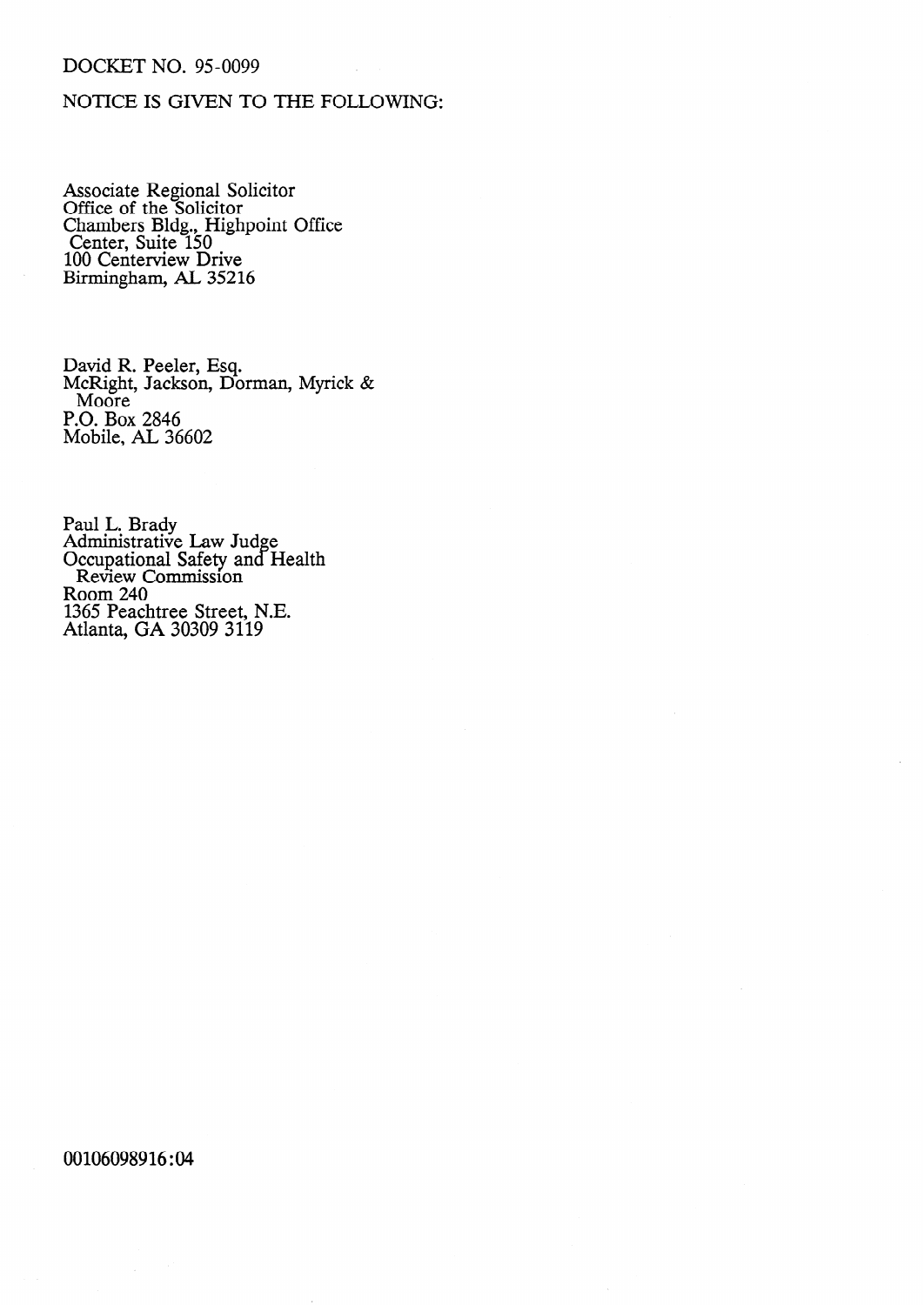

# United States of America **OCCUPATIONAL SAFETY AND HEALTH REVIEW COMMISSION** 1365 Peachtree Street, N.E., Suite 240 1365 Peachtree Street, N.E., Suite 240 Atlanta, Georgia 30309-3 119

. .

. .

. .

Phone: (404) 347-4197  $\mathcal{P}_1$  Fax: (404) 347-4197 Fax: (404) 347-4197 Fax: (404) 347-0 1134-0 1134-0 1134-0 1134-0 1134-0 1134-0 1134-0 1134-0 1134-0 1134-0 1134-0 1134-0 1134-0 1134-0 1134-0 1134-0 1134-0 1134-0 1134-0 1134-0 1134-0 1134-0

SECRETARY OF LABOR,<br>Complainant, Complainant,

v. .

MOBILE RIVER TERMINAL CO., INC., Respondent.

Respondent.

OSHRC Docket No. 95-99

#### **APPEARANCES:**

Office of the Solicitor<br>U.S. Department of Labor Birmingham, Alabama Dirmingham, Telebania 1 or Sompanie

David R. Peeler, Esquire McRight, Jackson, Dorman, Myrick & Moore Mobile, Alabama For Respondent

. OSHRC Docket No. 95-999<br>2009 - Disk Politiker No. 95-999

## **DECISION AND ORDER**

Mobile River Terminal Co., Inc. (MRT), owns and operates a marine terminal in Mobile Bay, Alabama. On September 27 and 28, 1994, Occupational Safety and Health Administration (OSHA) Compliance Officer John Thomas Burroughs inspected MRT's facilities. As a result of Burroughs' inspection, the Secretary issued a citation to MRT on December 9, 1994. The citation contains one item alleging that MRT committed a serious violation of  $\S$  1918.21(d) which requires that the space between a ship's gangway and the apron be bridged by a walkway if the foot of the gangway is more than one foot from the edge of the apron.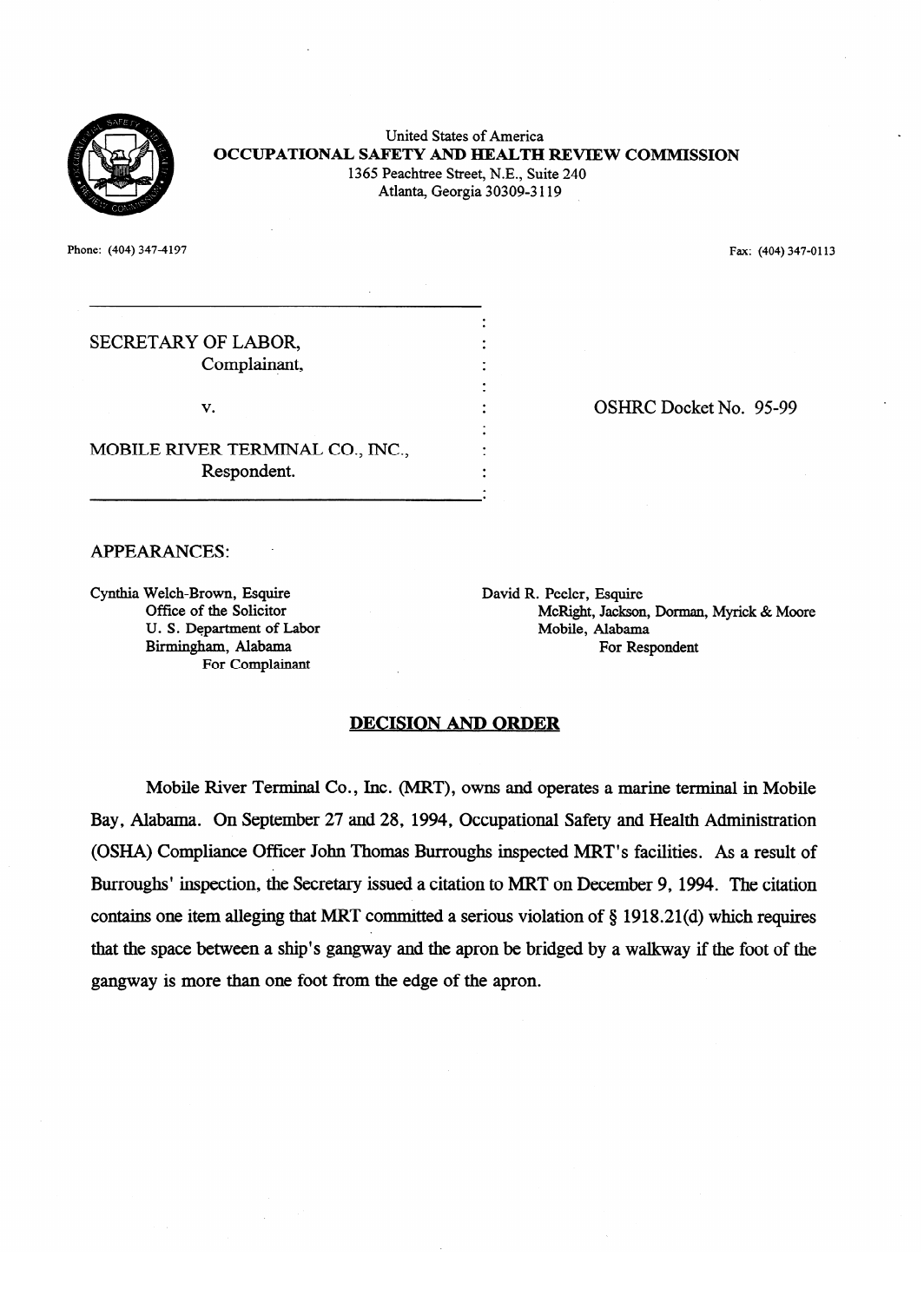On September 27, 1994, Burroughs arrived at MRT's terminal as part of a programmed planned inspection (Tr. 5). Burroughs met with James Oberkirch, MRT's terminal manager (Tr. 7, 54). At that time, no work activity was being performed. Oberkirch and Burroughs arranged for Burroughs to return the following morning when a ship, the Machados de Assis, would be unloaded  $(Tr. 8, 55).$ <sup>1</sup>

Burroughs arrived at MRT's terminal the following morning. Burroughs observed an MRT crane operator using a land-based crane to unload the ship's cargo. No MRT employees boarded the ship, except when Oberkirch accompanied Burroughs on his walkaround inspection (Tr. 56). MRT had contracted with Strachen Shipping, a stevedoring company whose employees were doing the actual unloading and clean-up of the ship (Exh. R-1; Tr. 58).

The gangway of the ship was positioned next to the ship's hull and parallel to the apron-(Exh. C-1). The edge of the gangway closest to the edge of the apron overlapped the edge of the apron by 2 or 3 inches (Tr. 31, 36). Burroughs did not measure the width of the gangway  $(Tr \quad 33)$ 

The Secretary alleges that MRT violated § 1918.21(d), which provides:

If the foot of the gangway is more than one foot away from the edge of the apron, the space between them shall be bridged by a firm walkway equipped with railings with a minimum height of approximately 33 inches with mid-rails on both sides.

MRT raises a number of defenses to this charge, including challenges to the applicability of the standard to marine terminals and the multi-employer doctrine. It is not necessary to address these defenses, however, because the Secretary failed to carry his burden of proof.

To establish a violation of a standard, the Secretary must show by a preponderance of the evidence that  $(1)$  the cited standard applies,  $(2)$  its terms were not met,  $(3)$  employees had access to the violative condition, and (4) the employer knew or could have known of it with the exercise of reasonable diligence. Seibel Modern Mfg. & Welding Corp., 15 BNA OSHC 1218, 1221 (No. 88-821, 1991).

(No. 88-821, 1991).

<sup>&</sup>lt;sup>1</sup> Although there is conflicting testimony whether the ship was being loaded or unloaded, the Secretary concedes it was being unloaded.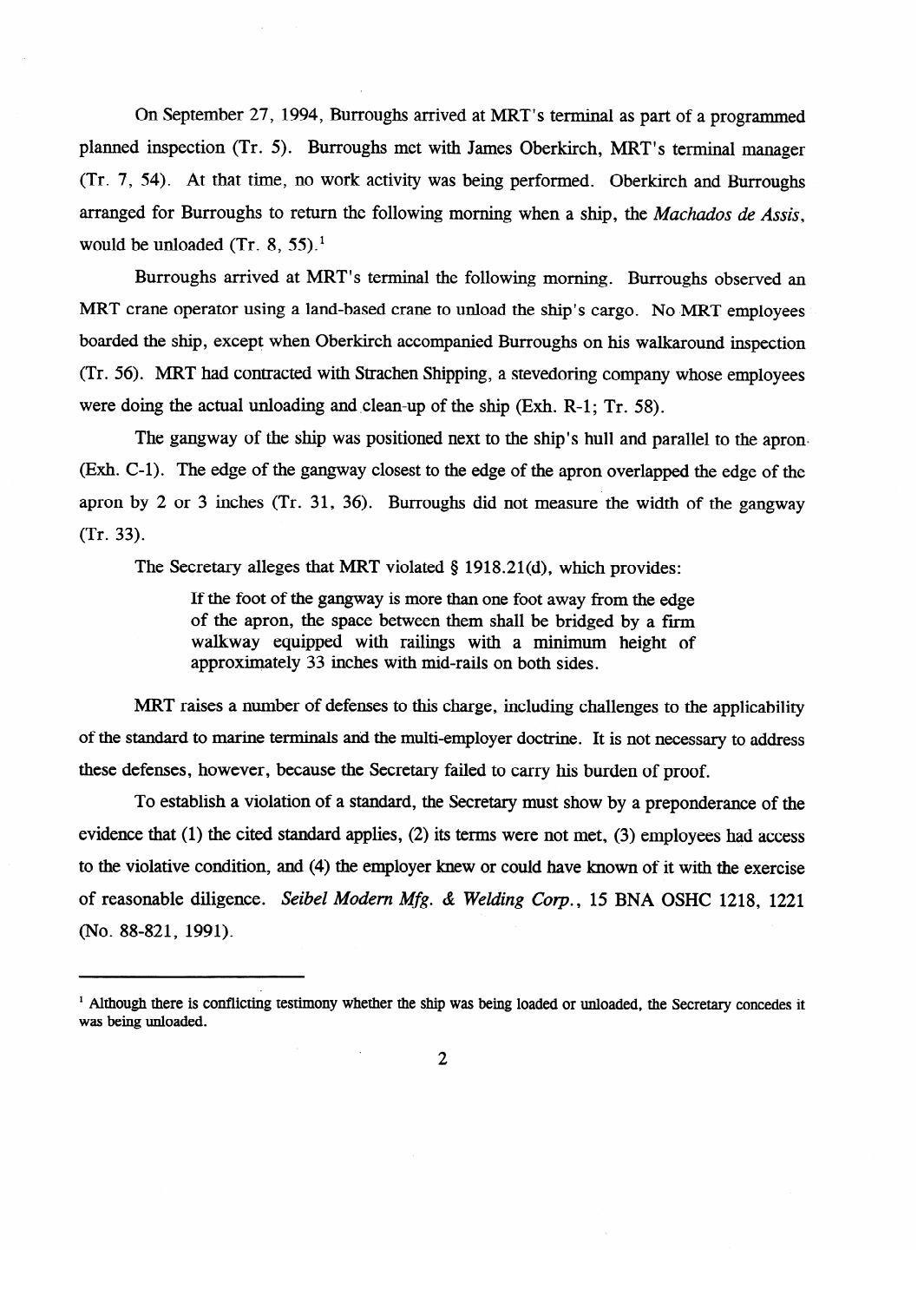The Secretary has failed to establish that  $\S 1918.21(d)$  applies or that its terms were not met. The standard applies only in cases where the foot of the gangway is "more than one foot away from the edge of the apron." That is clearly not the situation in the present case. The compliance officer testified that the edge of the gangway overlapped the apron by 2 or 3 inches (Tr. 36). Exhibit C-l shows the gangway overhanging the apron.2

The Secretary interprets the standard to mean that if *any part* of the foot of the gangway is more than a foot away from the edge of the apron, then the space must be bridged. But this is not what the standard says, and it is not a reasonable interpretation of the standard. The most<br>logical interpretation of the standard is: If the *closest surface* of the foot of the gangway is more than a foot away from the edge of the apron, then the space must be bridged. "Bridging" implies that there is some gap that needs to be closed. The standard requires that "the space between the foot of the gangway and the edge of the apron be bridged." There is no space to be bridged in the configuration in the present case. An employee could walk from the apron to the foot of the gangway without stepping over a gap. Under the Secretary's interpretation, "the whole gangway has to be less than a foot away" because so much of the gangway remained over water" (Tr. 31).

The Secretary has failed to establish that the foot of the gangway was more than a foot from the edge of the apron. MRT did not violate  $\S$  1918.21(d).

# FINDINGS OF FACT AND CONCLUSIONS OF LAW

The foregoing decision constitutes the findings of fact and conclusions of law in accordance with Federal Rule of Civil Procedure 52(a).

<sup>&</sup>lt;sup>2</sup> The parties both interpret the standard as addressing horizontal, and not vertical, distance. Burroughs measured only the horizontal distance between the apron and the ship's hull (Tr. 12).